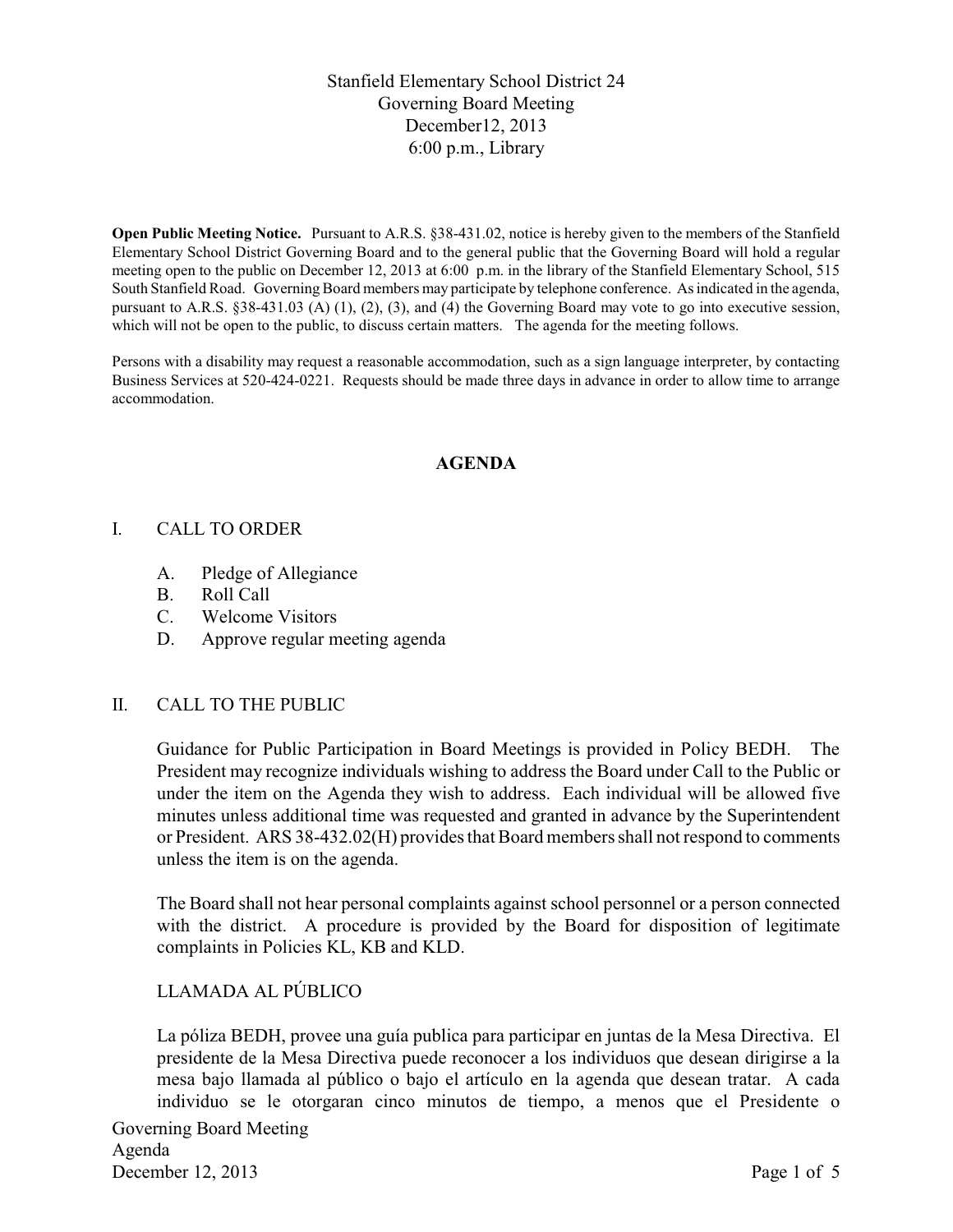Superintendente le hayan concedido tiempo adicional por adelantado. La Póliza ARS 38- 432.02 dice que ningún miembro de la mesa responderá a ningún tipo de comentarios de temas que no estén en la agenda.

La mesa no oirá quejas personales en contra de personal de la escuela o personas que tengan alguna conexión con el Distrito. Para este tipo de quejas la mesa provee otro tipo de procedimientos para la disposición de quejas legítimas las cuales se encuentran en las siguientes Pólizas KL, KB, y KLD.

### III. APPROVAL OF MINUTES

Approve the November 14, 2013 regular governing board meeting minutes.

### IV. AWARDS AND RECOGNITIONS

A. Students of the Month

### V. REPORTS

- A. Superintendent's Report
	- 1. ESA report for the 2012-2013 school year
	- 2. Facilities update on lighting
	- 3. FY15 projections
	- 4. Letter from CGESD
	- 5. FS RFP update
	- 6. Advertisement campaign status
	- 7. Charter School discussion
- B. November Public Funds Expenditure Reports (Pages 2 4)
- C. November Student Activities Report (Page 5)
- D. Principal's Report (Page 6)
- E. Operations Support Services Reports (Pages 7 9)
	- 1. Maintenance
	- 2. Transportation

#### VI. NEW BUSINESS ACTION ITEMS – PERSONNEL

All hiring is pending satisfactory completion of background investigation, records verification, and fingerprint report.

A. Approve hire effective November 26, 2013, Notice of "At-Will" Appointment, 189-day schedule, Cecilia Gonzales, Health Aide

Governing Board Meeting Agenda December 12, 2013 Page 2 of 5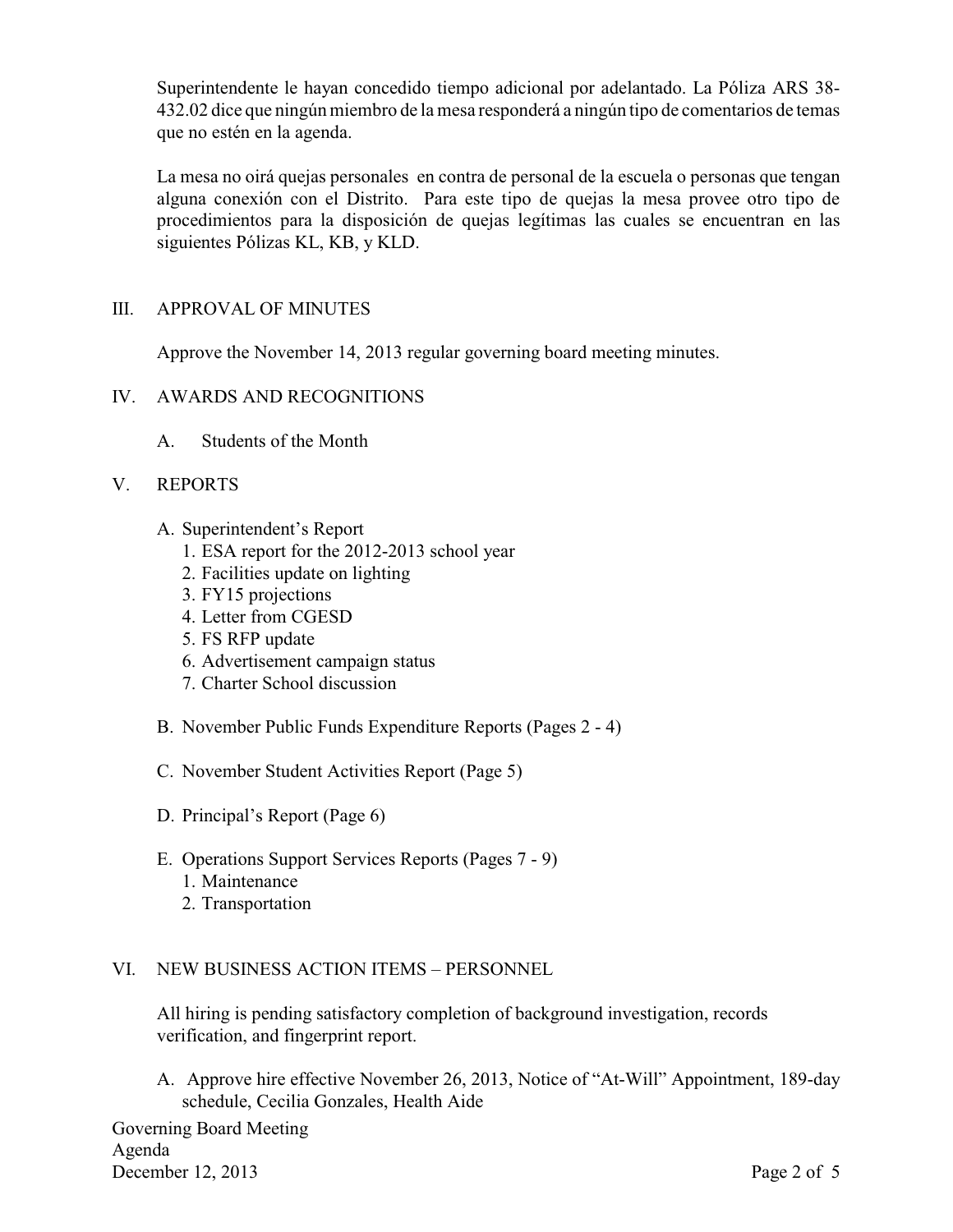- B. Approve hire effective November 19, 2013, Notice of "At-Will" Appointment, 189-day schedule, Martha Aguirre- Instructional Aide
- C. Approve hire effective November 25, 2013, Notice of "At-Will" Appointment, 189-day schedule, Nancy Garcia - Instructional Aide
- D. Approve hire of Andrew Clare for 2013-14 Notice of Substitute Teacher Appointment
- E. Approve hire effective December 4, 2013, Notice of "At-Will" Appointment, 281-day schedule, Lorinda El Auoita, Business Services III

#### VII. NEW BUSINESS ACTION ITEMS – BUSINESS

- A. Ratify approval of payroll vouchers
	- 1. PV11 \$143,878.56
	- 2. PV12 \$15,975.18
	- 3. PV13 \$13,009.85
	- 4. PV14 \$147,476.09
- B. Ratify approval of expense vouchers
	- 1. EV1420 \$27,279.79
	- 2. EV1421 \$34,172.04
	- 3. EV1422 \$28,642.72
- C. Approve the 2013-2014 Classroom Site Fund Pay for Performance Plan (Pages 10 18)

VIII. NEW BUSINESS ACTION ITEMS - SCHOOL

- A. Review and reaffirm Indian Education Policies, regulation and exhibits:
	- 1. KJGA Relations with Parents of Children Educated Pursuant to Federal Impact Aid Laws
	- 2. IHBJ and IHBJ-R Indian Education
	- 3. IHBJ-EA Indian Education (Complaint Procedure)
	- 4. IHBJ-EB Indian Education (Hearing Procedure)
- B Reaffirm approval of the Structured English Immersion (SEI) Model:
	- 1. Overall Proficiency Level within Grade
	- 2. Overall Proficiency Level within Grade Band
	- 3. Overall Proficiency Level Band within Grade
	- 4. Overall Proficiency Level Band within Grade Band
- C. It is recommended that the Governing Board discuss and take action regarding the adoption of the student textbook Choosing the Best Path course. Adoption per Policy IJJ/IJK, Textbook/Supplementary Materials Selection and Adoption.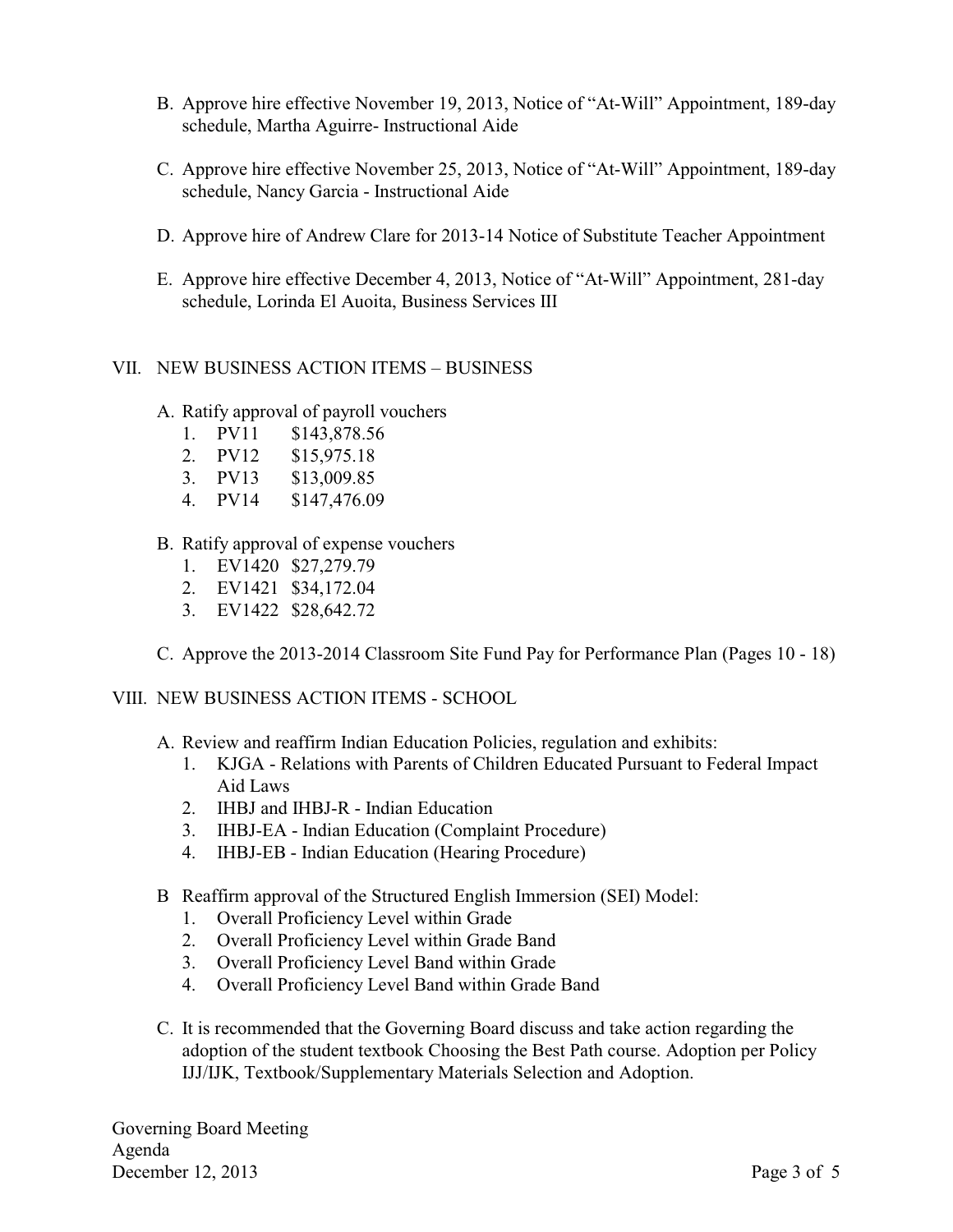## IX. NEW BUSINESS NON-ACTION ITEMS (Policy Advisory Folder)

A. Policy Advisories, first reading:

| 1. PA 476  | <b>BEDB</b> Agenda                                             |
|------------|----------------------------------------------------------------|
| 2. PA 477  | <b>CBCA</b> Delgated Authority                                 |
| 3. PA 478  | CBI Evaluation of the Superintendent                           |
| 4. PA 479  | <b>School District Annual Report</b>                           |
| 5. PA 480  | DJE Bidding/Purchasing Procedures, DJE-R Bidding/Purchasing    |
|            | Procedures, DJE-E Bidding and Purchasing Procedures            |
| 6. PA 481  | <b>EBAA Reporting of Hazards/Warning Systems</b>               |
| 7. PA 482  | <b>EBBB</b> Accident Reports                                   |
| 8. PA 483  | Emergencies                                                    |
| 9. PA 484  | <b>GBI Staff Participation in Political Activities</b>         |
| 10. PA 485 | GCFC Professional Certification and Credentialing Requirements |
| 11. PA 486 | <b>IHB-R</b> Special Education Programs                        |
| 12. PA 487 | <b>IMG</b> Animals in Schools                                  |
| 13. PA 489 | JLCD Medicines/Administering Medicines to Students, JLCD-R     |
|            | Medicines/Administering Medicines to Students                  |
| 14. PA 490 | JLF Reporting Child Abuse/Child Protection, JLF-R Reporting    |
|            | Child Abuse/Child Protection                                   |
| 15. PA 491 | KHA Public Solicitation in Schools                             |
| 16. PA 492 | GBED Smoking by Staff Members, JICG Tobacco Use by             |
|            | Students, KFAA Smoking on School Premises at Public Functions  |

## X. OLD BUSINESS ACTION ITEMS (Policy Advisory Folder)

## A. Second Reading and adopt Policies and accept Regulations and Exhibits:

| 1. PA 468 | <b>DKB</b> Salary Deductions                                      |
|-----------|-------------------------------------------------------------------|
| 2. PA 469 | EBC Emergencies, EBC-RA Emergencies, EBC-RB Emergency             |
|           | Drills, EBD-RC Emergency First Aid, EBC-RD Bomb Threats,          |
|           | EBC-RE Procedures for aftermath of suicide, suicide attempt or    |
|           | other tragedy, EBC-E Procedures for aftermath of suicide, suicide |
|           | attempt or other tragedy                                          |
| 3. PA 470 | <b>GCQE Retirement of Professional Staff Members</b>              |
| 4. PA 472 | JK Student Discipline, JK-RA Student Discipline, JJ-RB Student    |
|           | Discipline, JK-ES Student Discipline                              |
| 5. PA 473 | GCJ Professional Staff Probationary and Continuing Status         |
| 6. PA 474 | GCK Professional Staff Assignments and Transfers                  |
| 7. PA 475 | GCO Evaluation of Professional Staff Members, GCO-RA              |
|           | <b>Evaluation of Professional Staff Members</b>                   |

#### XI. FUTURE AGENDA ITEMS

A. Superintendent's evaluation